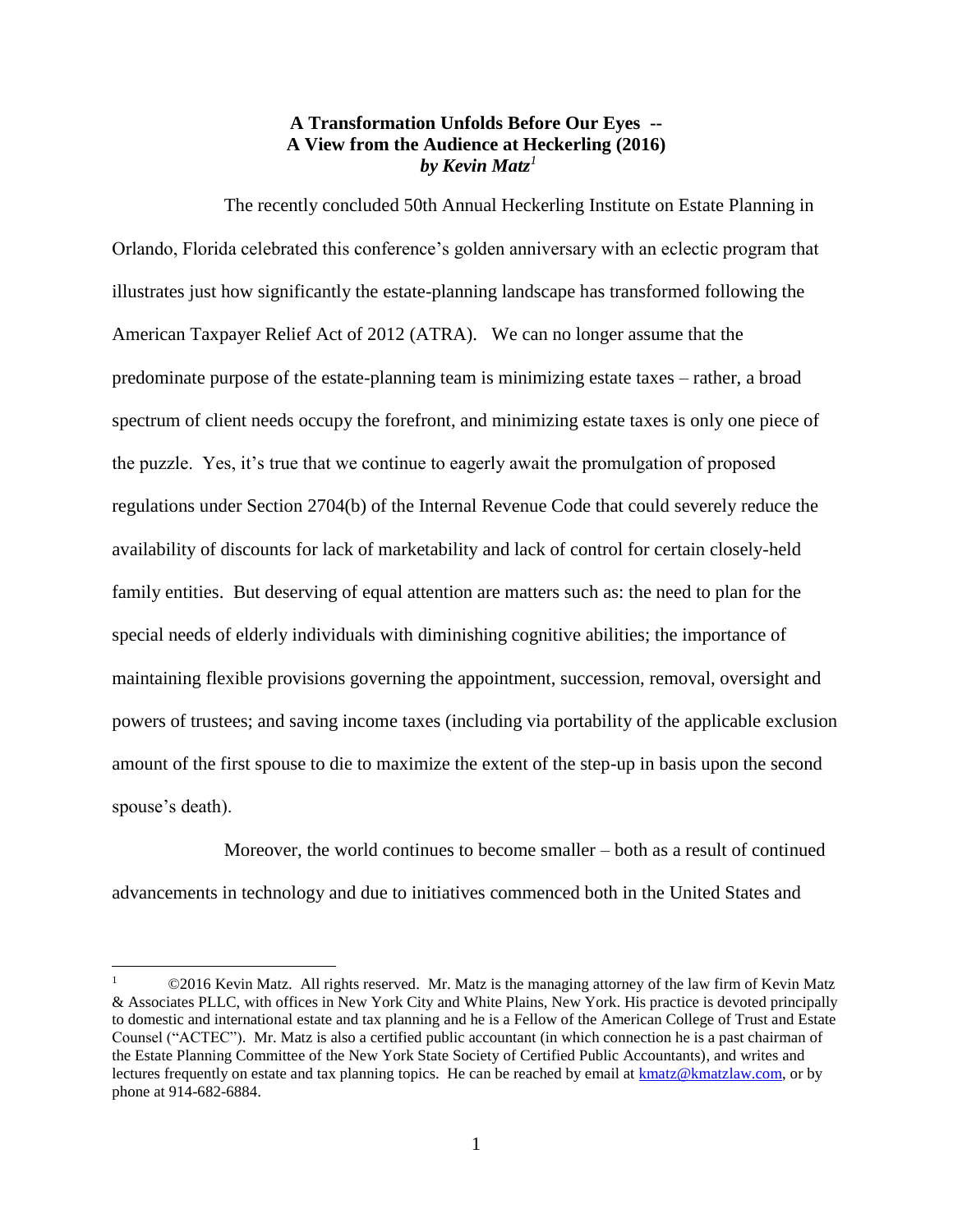abroad to combat money laundering and to promote tax transparency. Privacy is much harder to come by with the ubiquity of Google and social media. Simply put, many of our practices as estate-planning professionals are morphing before our eyes.

## **Planning for Diminishing Cognitive Abilities and Avoiding Guardianships**

"We are estate counselors, as much as we are estate tax planning advisors." These were the words of Martin Shenkman, who, together with Jonathan Blattmachr, punctuated the conference's overriding theme of a changed planning landscape in their concluding presentation.

Statistics confirm that our clients are living longer than ever before. That simple fact, coupled with the dramatic increase in the federal estate tax exemption together with the permanence of portability under ATRA, has in many instances altered our clients' priorities to focus primarily on the following considerations: (1) ensuring that they have sufficient income to last the remainder of their extended lifetimes, and (2) helping to keep them out of guardianship proceedings as their cognitive abilities diminish over time.

The loss of cognitive ability and the onset of diminished capacity don't form a cliff that our clients suddenly fall off of. Rather, they present an extended slope that requires constant monitoring so that we can effectively implement a plan of action to significantly reduce the likelihood that our clients will have their civil rights compromised through a guardianship proceeding brought by a disgruntled family member. This was the principal message of the excellent presentation on guardianships (and avoiding them) by Diana Zeydel. We can plan to minimize taxes to our hearts' content. But, if at the end of the day, our client's civil rights have been effectively compromised by a guardianship court order because we haven't provided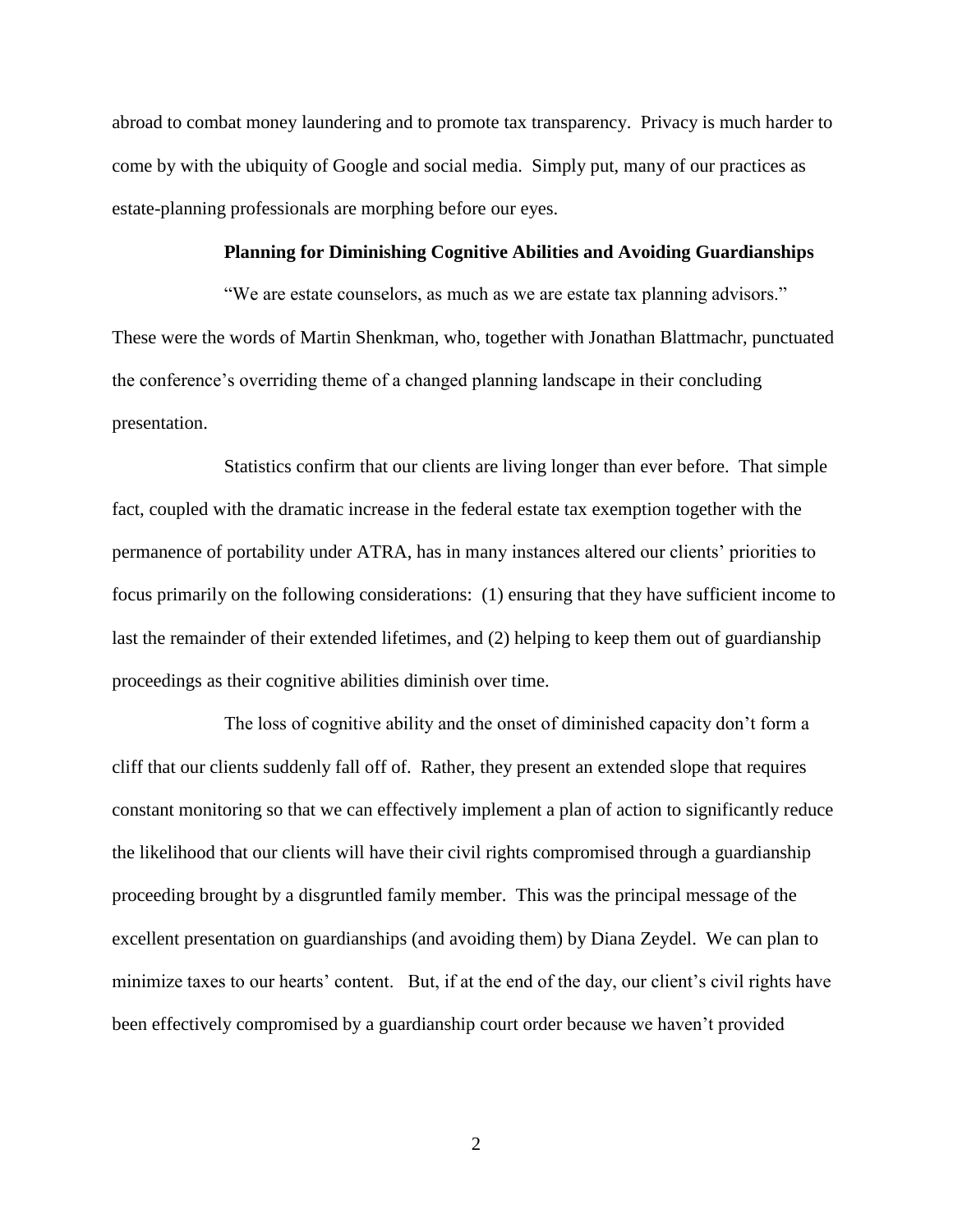adequate less restrictive alternatives to a guardianship, have we truly served our clients in the best possible way?

What this all boils down to is the need to reexamine the role of many of the frequently lesser emphasized tools in the estate planner's toolbox and to infuse our clients' durable powers of attorney, health care powers of attorney (with HIPAA waivers) and living wills with clear guidance to help defend against (and deter) an unplanned for guardianship proceeding. There's no reason why extensive personal care instructions can't be set forth at length in the durable power of attorney. This is an area in which the greater the detail, the better, as such provides guidance both to advisors and the court in carrying out our clients' wishes.

## **The** *Davidson Estate* **IRS Audit**

Much attention was devoted at Heckerling to the Estate of William Davidson - both to the IRS challenge on audit to sales to trusts involving self-cancelling installment notes (SCINs) and to the subsequent malpractice case that followed the settlement of the IRS audit.

SCINs are promissory notes that contain a provision cancelling any future payments upon the death of the note's obligee. This feature is intended to prevent estate tax inclusion of any remaining payment obligations under the promissory note (although cancellation upon death produces taxable income in the amount of the deferred gain on the estate's first Form 1041 fiduciary income tax return). For the value of the SCIN to equal the value of the property sold, the seller of the property must be compensated for the risk that the seller may die during the term of the note, and therefore not receive the full purchase price. The risk premium on SCINs can be structured using a higher than "normal" interest rate, a higher principal face amount of the note, or a combination of these two features.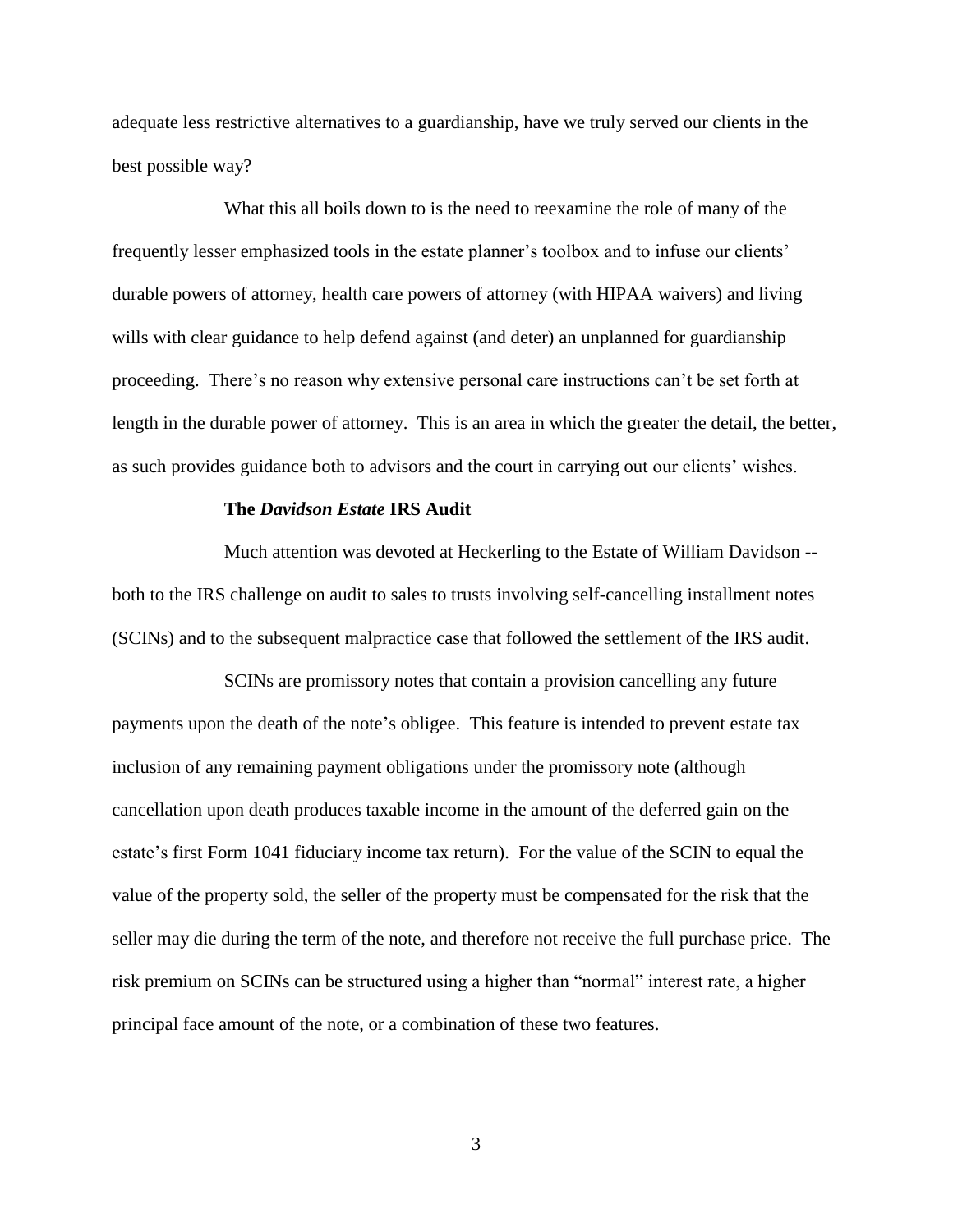Bill Davidson was the president, chairman and CEO of Guardian Industries Corp., a manufacturer of glass, automotive and building products, as well as the owner of the Detroit Pistons basketball team. At the age of 86, he entered into various gift and sale transactions, as well as transactions with grantor retained annuity trusts (GRATs). Many of these transactions involved SCINs. Soon after these transactions, he was diagnosed with a serious illness and died approximately two months later (before he had received any payments on the SCINs). The IRS Notice of Deficiency alleged total gift, estate and GST taxes owed in excess of \$ 2.6 billion.

The primary issues on the IRS audit included the valuation of the Guardian stock and whether the SCINs constituted bona fide consideration given in exchange for Mr. Davidson's sale of the Guardian stock to various Children's Trusts and Grandchildren's Trusts. All of the sale transactions were in exchange for notes providing annual interest payments and balloon principal payments due in five years. The SCINs issued by the Children's Trusts and the Grandchildren's Trusts were more than 100% secured by Guardian shares. The SCINs had very substantial interest rate premiums in excess of the Section 7520 rate in effect on the date of the transaction. On the same day as the sales transaction, Mr. Davidson contributed the SCINs he received from the Children's Trusts to a five-year GRAT. If Mr. Davidson were still alive at the end of the five-year term, the GRAT's remainder interest would be distributed to the same Children's Trusts that had issued the SCIN notes.

The IRS mortality tables under section 7520 indicated that Mr. Davidson's life expectancy was 5.8 years at the time of the sales transaction. The estate and the IRS disagreed over Mr. Davidson's actual life expectancy at the time of the sales transaction. All four medical consultants used in the audit (two of whom were selected by the IRS and two of whom were selected by the estate) concluded that Mr. Davidson had a greater than 50% probability of living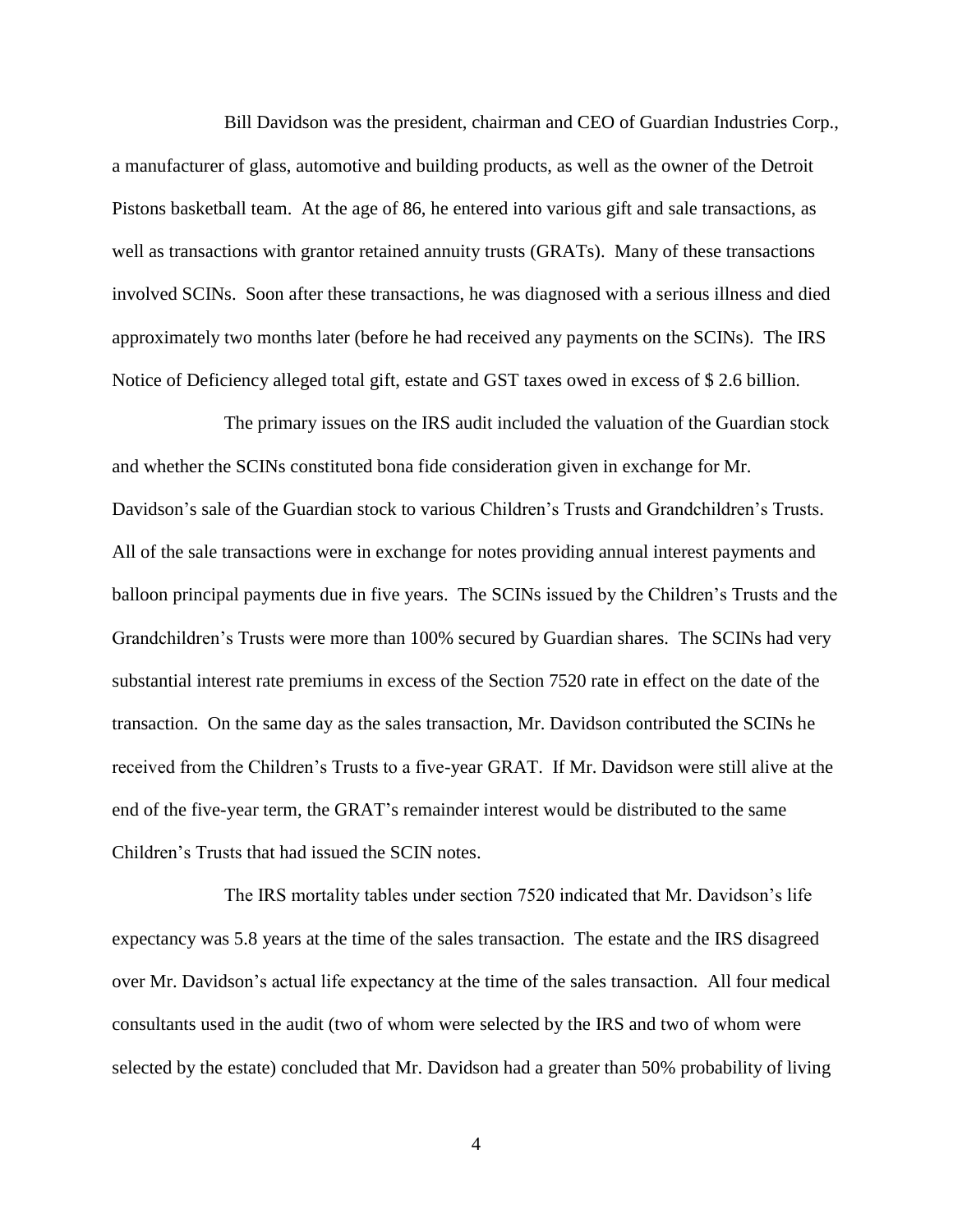at least one year at the time of the sales transaction. Assuming that section 7520 were to apply, that mortality conclusion would ordinarily cause the section 7520 tables to be available to value the transaction.

The IRS took the position, however, that the section 7520 tables do not apply to SCINs. Rather, the IRS maintained that section 7520 applies only in valuing annuities and life estates. According to the IRS, the term of years component of SCIN transactions rendered section 7520 inapplicable to them, and therefore a willing-buyer / willing-seller analysis instead applied to determine the "normal" interest rate prior to adjustment for the risk premium.

The IRS also took the position that the sales were not bona fide transactions because, at the time of the transactions, there was no reasonable expectation of repayment of the loans which were used by the trusts to pay for the property sold to the trusts.

The parties settled the IRS audit in *Davidson*. According to the stipulated decision entered in the Tax Court, the total federal estate and GST tax deficiency with respect to the Form 706 was approximately \$ 152 million, which is a small fraction of the more than \$ 2.6 billion deficiency asserted in the Notice of Deficiency. Additional gift and GST tax deficiencies of approximately \$ 178 million were stipulated on the SCIN transactions (as compared to the combined gift and GST tax deficiency asserted by the IRS of almost \$ 876 million).

As a postscript to the IRS audit settlement, Bill Davidson's estate has sued Deloitte Tax LLP in New York Supreme Court to recover approximately \$ 500 million in taxes, fees and penalties relating to the sale transaction. The consensus at Heckerling was that the *Davidson* audit has had a considerable chilling effect on SCIN transactions.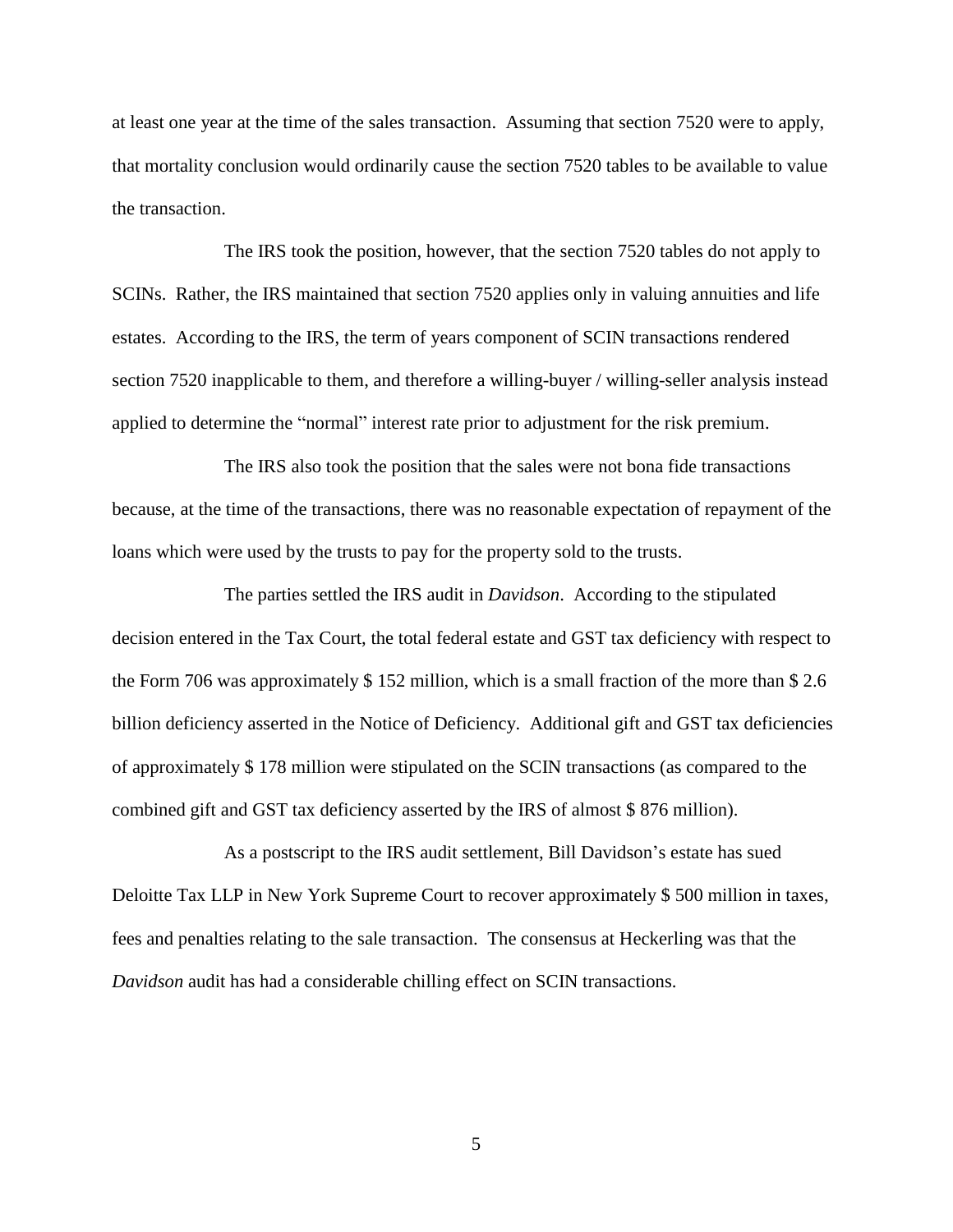## **A Swan Song for** *Crummey* **Powers?**

We may soon witness the "swan song" for *Crummey* powers of withdrawal. The IRS does not like the use of *Crummey* powers in trusts to generate multiple annual exclusions by having the terms of the trust or other governing instrument confer upon a multitude of beneficiaries rights of withdrawal that will likely go unexercised notwithstanding that notices may be given to the beneficiaries by the trustee and carefully documented.

The IRS continues to challenge *Crummey* powers without any success, as demonstrated by the 2015 case of *Mikel v. Commissioner*, T.C. Memo. 2015-64 (Tax Ct. 2015). In *Mikel*, the IRS argued that the *Crummey* powers were not legally enforceable due to the following features in the trust instrument: (1) the presence of an *in terrorem* clause under which a beneficiary's beneficial interest would be forfeited if he or she challenged a trust distribution and (2) the existence of an arbitration clause that required any disputes concerning the interpretation of the trust agreement "be submitted to arbitration before a panel consisting of three persons of the Orthodox Jewish faith" (a "*beth din"*). The trust instrument conferred withdrawal rights upon sixty beneficiaries, and the IRS denied the gift tax annual exclusion as to all sixty.

The Tax Court in *Mikel* rejected the IRS's argument and held in favor of the taxpayer. First, the court construed the trust instrument's *in terrorem* clause not to apply to withdrawal powers. In addition, the IRS conceded that the trust instrument's arbitration provisions were unenforceable as they had not been consented to by the beneficiaries. Accordingly, the beneficiaries' withdrawal demands could not be "legally resisted" by the trustees. Consequently, the donor's transfers to the trust constituted present interests that qualified for the gift tax annual exclusion.